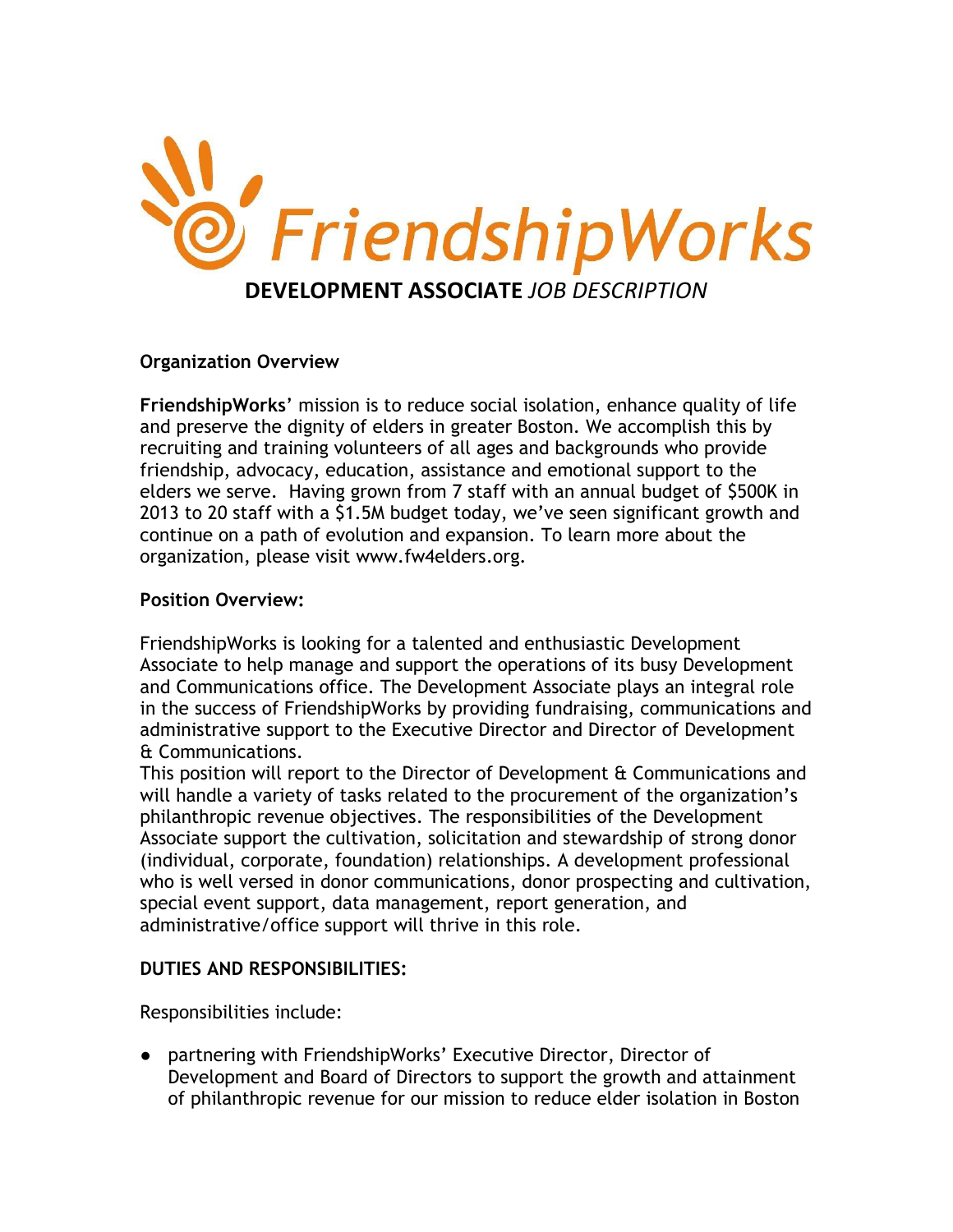- identifying, researching, cultivating, soliciting, and stewarding individual, corporate and foundation prospects capable of supporting FriendshipWorks
- supporting the implementation of all events, including receptions to introduce prospective donors to FriendshipWorks, events to thank and celebrate contributors, and signature fundraising events like the Annual Walk to End Elder Isolation and a future 40<sup>th</sup> anniversary gala (2024), along with virtual and in-person convenings
- supporting the engagement of, communication with, and recognition of corporate partners and leadership contributors
- organizing and staffing yearly phone-a-thon and thank-a-thon activities
- leading the coordination, print process and mailings of seasonal campaign and annual appeal letters
- when necessary, following up with prior donors to invite their continued support and participation
- supporting the Executive Director and Director of Development and Communication's prospect cultivation, solicitation and stewardship meetings
- tracking FriendshipWorks' monthly giving program, annual appeal programs and relaying data to Director of Development and Communications
- managing all facets of the organization's CRM (Salesforce) donor database, from processing pledges and entering demographic information and visitation reports to generating weekly fundraising reports and helping staff use data to inform management decisions
- providing general administrative support to the Executive Director and Director of Development & Communications, including scheduling, meeting preparation (space set-up, refreshments, etc.), recording meeting minutes, copying, filing, and preparing correspondences and donor/grantor thank you letters.
- basic administrative duties including post office drop-offs, bank deposits, office supply inventory and orders, and ensuring that the office maintains a professional appearance.
- Other duties as assigned by the Executive Director, Director of Operations, or the Director of Development and Communications.

This full time, non-exempt position requires fundraising knowledge, a comfort managing donor databases, as well as superb interpersonal and communication skills with both internal and external audiences. Must be comfortable in "managing up" members of senior leadership team, and imposing deadlines for deliverables.

# **QUALIFICATIONS:**

● Must have a minimum of 3 years experience in a non-profit fundraising environment.